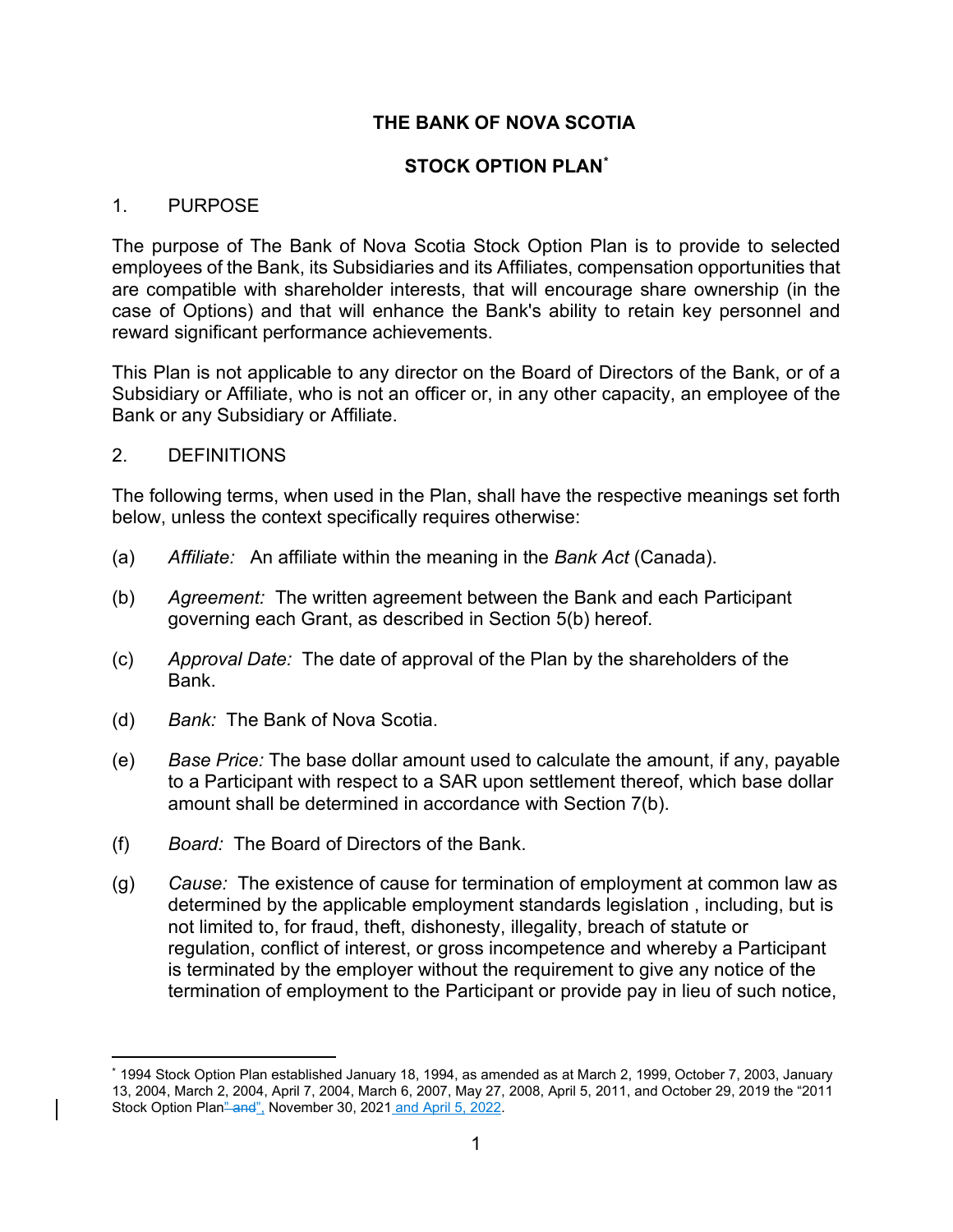including, but not limited to, statutory notice of termination or pay in lieu of such notice.

- (h) *Committee:* The Human Capital and Compensation Committee of the Board of the Bank or such other committee or persons designated by the Board for the purpose of administering the Plan.
- (i) *Employee*: An individual in a Senior-Vice President level role or a job classification more senior than that of a Senior Vice-President.
- (j) *Exercise Price:* The exercise price of an Option as determined in accordance with Section 7 hereof.
- (k) *Expiry Date:* With respect to each Option and SAR granted, as applicable, a fixed date upon which the Option or the SAR, as applicable, and all rights to exercise or settle, as the case may be, same will expire and terminate.
- (l) *Grant:* A grant of an Option or SAR as determined from time to time in accordance with the Plan.
- (m) *Option:* An option to purchase Shares granted under the Plan.
- (n) *Optionee:* A person who has been granted an Option under the Plan.
- (o)(n) *Participant:* A person who has received a Grant under the Plan.
- (p)(o) *Plan:* The Bank of Nova Scotia Stock Option Plan as set forth herein, as amended from time to time.
- (q)(p) *Rules:* Rules and regulations established by the Board or the Committee with respect to implementation and administration of the Plan.
- (r)(q) *Shares:* The common shares in the capital of the Bank.
- (s)(r) *SARs:* Stand-Alone Stock Appreciation Rights granted without reference to any related Option.
- (t)(s) *Subsidiary:* A subsidiary of the Bank within the meaning in the *Bank Act*  (Canada).
- (u)(t) *Termination Date:* In respect of any Participant:
	- (i) the Participant's date of death;
	- (ii) in the case of the Participant's retirement from or termination of employment by the Bank or its Subsidiary or Affiliate without Cause (whether such termination is lawful or unlawful), the later of: (i) the last day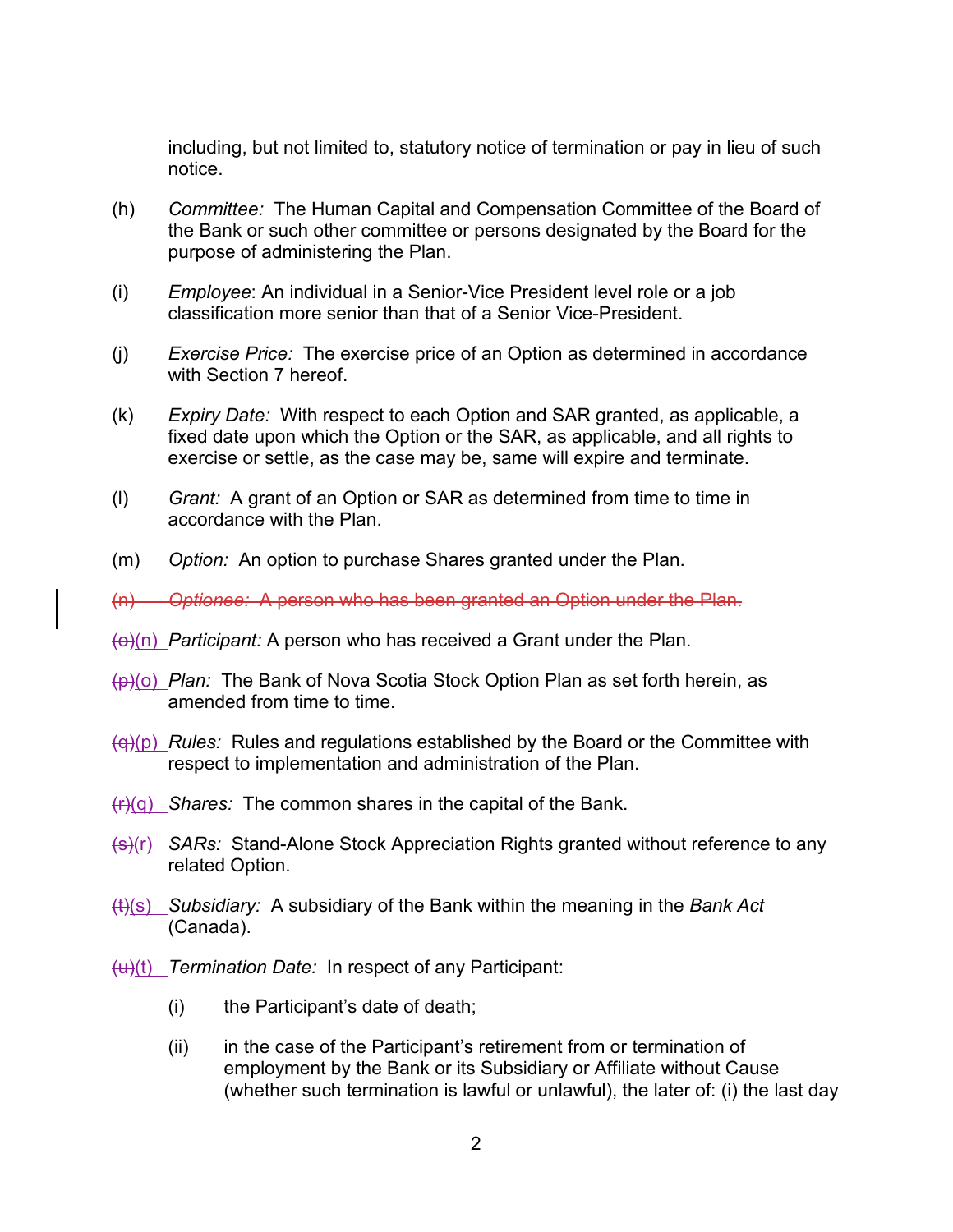worked by the Participant; and, (ii) the last day of the applicable statutory notice required under applicable minimum employment standards legislation, which shall not be extended by any period of common-law, reasonable, or contractual notice;

- (iii) in the case of termination of the Participant's employment by the Bank or its Subsidiary or Affiliate for Cause, the date on which the Participant is given written notice of termination by the Bank or its Subsidiary or Affiliate; and
- (iv) in the case of resignation, the last day worked by the Participant.

(v)(u) *TSX:* The Toronto Stock Exchange, or successor thereto.

- 3. ADMINISTRATION
- (a) The Plan shall be administered by the Committee. The Committee may make and may from time to time amend such Rules and provisions for the implementation and administration of the Plan as it shall deem appropriate.
- (b) The interpretation and construction by the Committee of any provisions of the Plan, any Rules, resolutions related to the Plan and/or Rules, and of the Options and SARs granted thereunder, unless otherwise determined by the Board, shall be final and conclusive and shall be applicable with respect to and binding upon all persons having any interest thereunder.
- (c) Subject to the provisions of the Plan, the Rules and to any relevant resolutions of the Board, the Committee shall, in its discretion, determine, or designate a method to determine, which Employees shall be granted Options and/or SARs, and the terms and conditions of such Options and/or SARs. The judgment of the Committee in the designation of Participants and the extent of their Grant shall be final and conclusive.
- (d) The Committee shall make such Rules and establish such terms, conditions and limitations with respect to the grant or exercise of Options and/or the grant or settlement of SARs including, without limitation, determining the number of Options and/or SARs to be granted from time to time, the Employees to be eligible and otherwise, as may be necessary or desirable in order to ensure that the Plan achieves its objectives in compliance with all laws applicable. In particular, without limiting the foregoing, the Committee may make such Rules and establish such terms, conditions and limitations in relation to the Grant to any Employee who is not a resident of Canada as it determines to be necessary or advisable having regard to any securities, tax or other laws, regulations or other regulatory provisions which may be applicable to the Bank, or to any Subsidiary or Affiliate of the Bank, or to such Employee in connection with the Grant or the Shares to be delivered upon the exercise of an Option.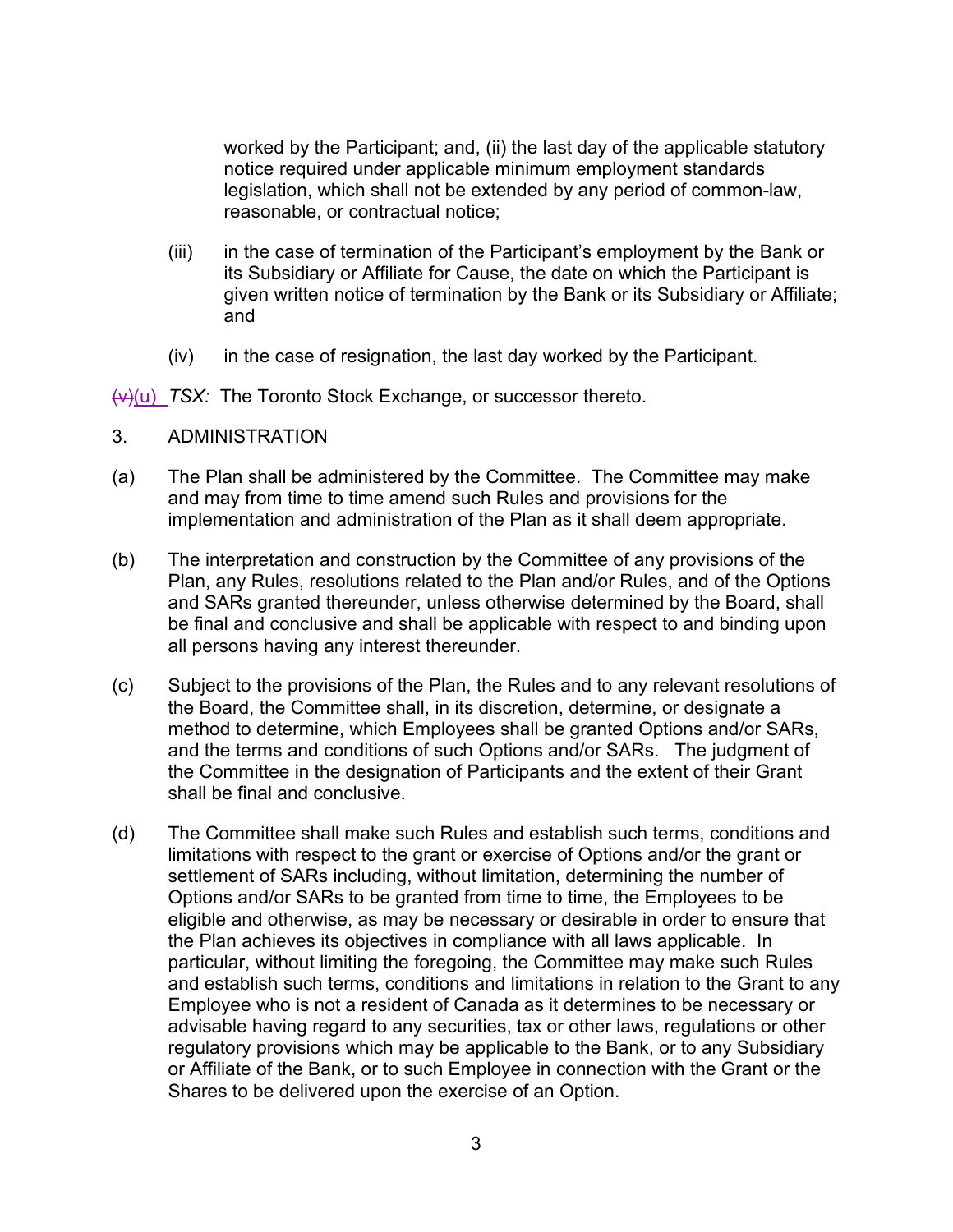- (e) The Committee may appoint the Chief Executive Officer and/or the Chief Human Resources Officer, to act on its behalf and in accordance with its determinations and Rules to administer the Plan and implement its decisions and the Committee may delegate its authority under the Plan, including the power to make discretionary decisions, to either of them; provided, however, that the Chief Executive Officer and the Chief Human Resources Officer, may not make discretionary decisions with respect to their own participation and options granted to them, respectively, on an individual basis, except as they may be affected by decisions applicable to Plan participants generally.
- (f) The Board may exercise any power that the Committee may exercise pursuant to the Plan.
- (g) The Bank shall pay all costs of administering the Plan.
- 4. ELIGIBILITY

Employees of the Bank, its Subsidiaries and Affiliates, are eligible to be granted Options and/or SARs. The Committee shall, in its sole discretion, establish Rules or procedures to select those Employees to receive a Grant from time to time and the number of Options or SARs to be included in any Grant.

- 5. GRANT OF OPTIONS & SARs
- (a) The Committee from time to time may grant Options and/or SARs to eligible persons as and in the manner as it shall determine subject, however, to the grant of any SARs being in compliance with applicable regulatory requirements. Each Grant shall be subject to the terms and conditions contained herein and may be subject to additional terms and conditions (not inconsistent herewith) determined by the Committee or the Board from time to time, including, without limiting the generality of the foregoing, terms and conditions such as a vesting period or periods of time during which all or part of the Option or SAR, as applicable, is not exercisable or settleable, as applicable, events resulting in early expiry of the Option or SAR, as applicable, and/or securities resale restrictions.
- (b) Each Grant shall be evidenced by a written agreement between the Bank and the Participant. Such agreements shall contain such provisions as are required by and in accordance with the Plan and any other provisions (not inconsistent with the Plan) as the Committee in its discretion may prescribe.
- 6. NUMBER OF SHARES SUBJECT TO OPTION

The total number of Shares which have been authorized for issuance as of the date hereof, pursuant to exercise of Options which may be granted under the Plan, is One Hundred and Twenty-NineForty-One Million (129141,000,000) Shares, subject to adjustments as provided in Section 12 hereof. These Shares may be authorized but unissued Shares available for delivery to the Participant upon exercise of an Option and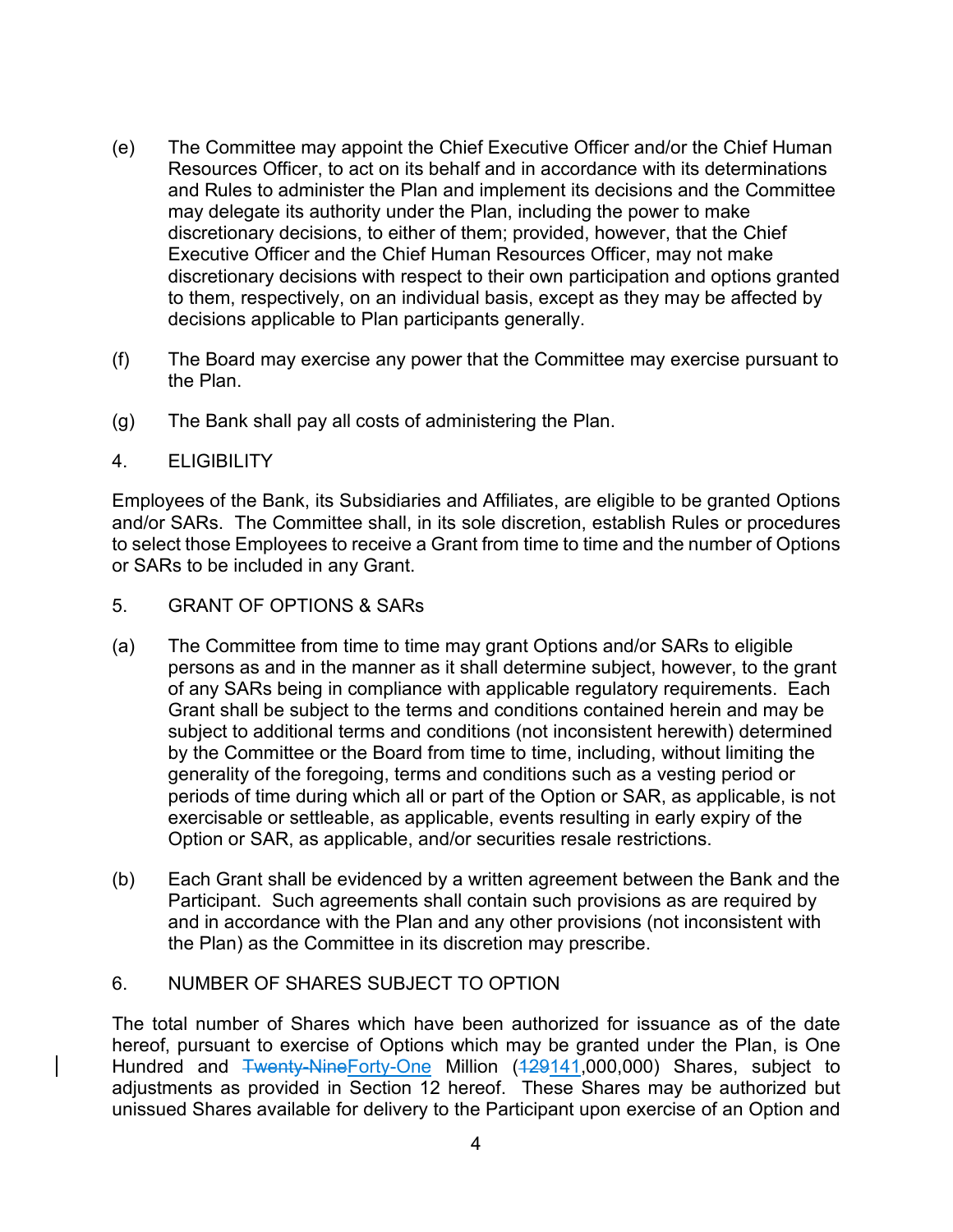may be Shares reserved for or related to an Option previously granted to the extent that the Option, or a portion thereof, has expired, been forfeited or terminated or been cancelled for any reason without having been exercised in full. The aggregate number of Shares subject to Options granted to any single Participant shall not at any time exceed 5% of the number of then issued and outstanding Shares (on a non-diluted basis). The number of Shares which may be issued to Bank insiders within any one-year period and issuable to insiders at any time, shall not exceed 10% of the Bank's total number of Shares outstanding. This limit shall be applied to Shares to be issued under the Plan combined with any Shares to be issued pursuant to all other Bank security-based compensation arrangements, if any. The term "security-based compensation arrangements" shall be as such term is defined by applicable stock exchange rules.

- 7. EXERCISE PRICE & BASE PRICE
- (a) The purchase price for Shares under each Option granted shall be fixed by the Committee at the time of grant and shall be not less than the closing price of the Shares on the TSX on the last date on which Shares were traded on such exchange before the date the Option was granted. Once granted, Options may not be repriced, or forfeited in exchange for Options with a lower Exercise Price, except in accordance with authorized adjustments pursuant to Section 12 hereof.
- (b) The Base Price of each SAR granted shall be fixed by the Committee at the time of grant and shall be not less than the closing price of the Shares on the TSX on the last date on which Shares were traded on such exchange before the date the SAR was granted. Once granted, SARs may not be repriced, or forfeited in exchange for SARs with a lower Base Price, except in accordance with authorized adjustments pursuant to Section 12 hereof.
- 8. NON-ASSIGNABILITY

Each Option and SAR is non-assignable and non-transferable and, except in the case of the Participant's death or appointment of a legal representative for a Participant who becomes incapable, shall be exercisable only by the Participant. Each Option and SAR and any rights thereunder shall not be transferable otherwise than by will and the laws of succession and shall not be subject to attachment, execution or other similar process; provided, however, that to the extent permitted by applicable law, with respect to any Option or SAR, the Committee may establish procedures pursuant to which the Participant may designate a beneficiary. In the event of any attempt by the Participant to alienate, assign, pledge, hypothecate or otherwise dispose of an Option, SAR or of any right under the Plan, except as herein provided, or in the event of any levy or attachment, execution or similar process upon any rights or interest conferred pursuant to the Plan, the Bank may terminate the Option or SAR, as applicable, by notice to the Participant and the Option or SAR, as applicable, shall thereupon be cancelled.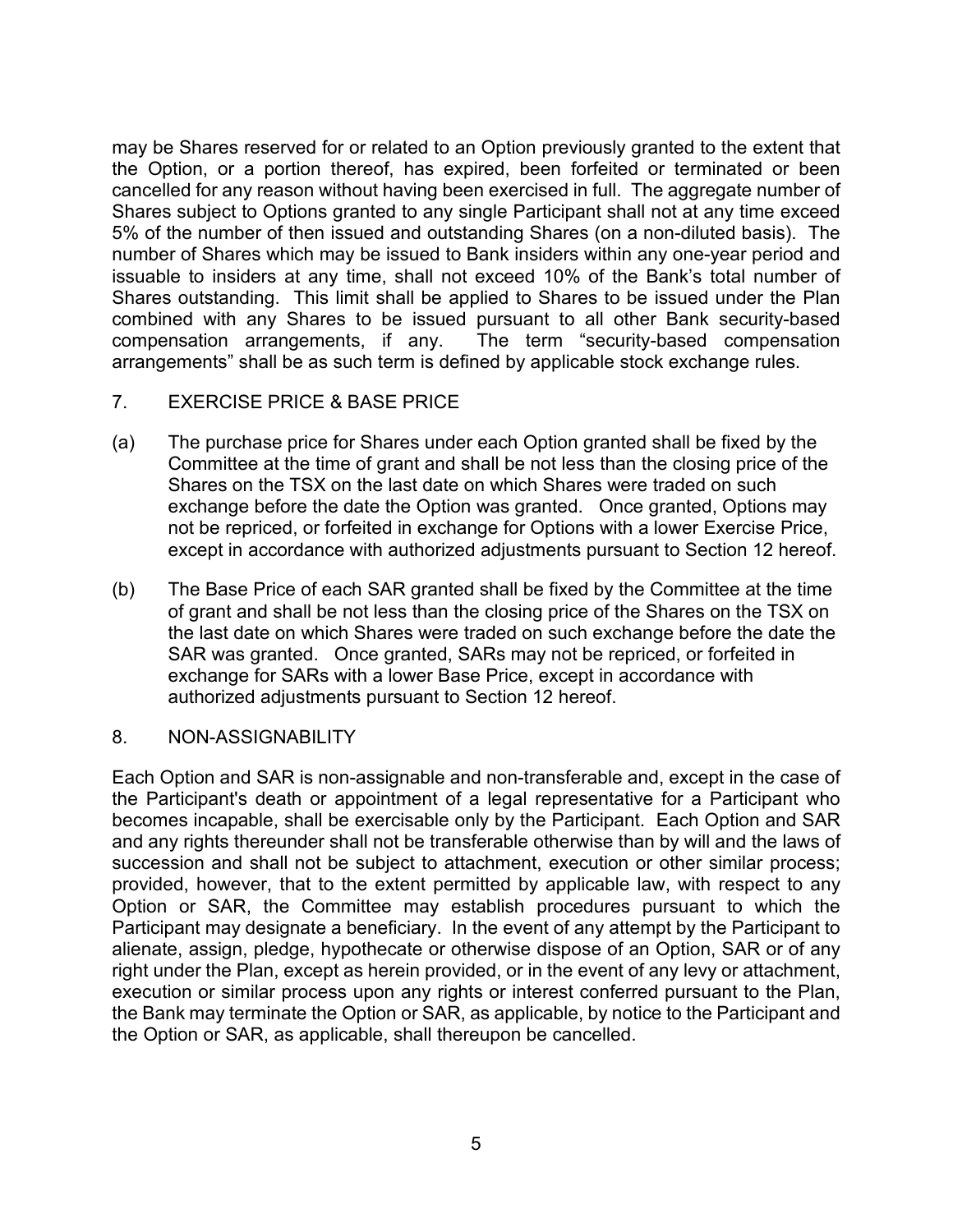## 9. EXERCISE PERIOD & PERIOD FOR SETTLEMENT

- (a) The Expiry Date shall be determined by the Committee with respect to each Option and SAR at the time of the Grant and such Expiry Date shall not be later than the tenth anniversary of the date of the Grant.
- (b) At the time of the Grant, the Committee may determine dates only after which Options may be exercised, or SARs may be settled, in whole or in part; provided, however, that no Option or SAR may be exercised or settled, as the case may be, after its Expiry Date. The Committee may amend any Option or SAR to accelerate the date after which such Option or SAR may be exercised in whole or in part.
- (c) Notwithstanding the foregoing, if the Expiry Date of an Option or SAR occurs during a Blackout Period, or within ten business days after the last day of a Blackout Period, to which the Participant is subject, the Expiry Date of the Option or SAR, as applicable, shall automatically be extended to the date which is ten business days after the last day of the Blackout Period.

For purposes of the foregoing, "Blackout Period" means a period during which trading in Bank securities is restricted in accordance with the policies of the Bank, its Subsidiaries and Affiliates.

#### 10. TERMINATION/SUSPENSION OF OPTIONS & SARS

- (a) *Death of Participant.* In the event of the death of a Participant, each Option and SAR will be immediately fully vested and exercisable or settleable, as applicable, as of the Participant's Termination Date and will only be exercisable or settleable, as applicable, by the Participant's legal representative, or designated beneficiary, as the case may be, during the period following the Termination Date as fixed by the Committee at the time of the Grant, which period shall not exceed one year from the Termination Date. At the end of said period, each such Option and SAR will expire and terminate and all unexercised or unsettled rights will be forfeited; and provided, however, that in no event will the Option or SAR be exercisable or settleable, as applicable, after the Expiry Date.
- (b) *Retirement.* In the event of the retirement of the Participant (as defined in the Rules), each Option and SAR, as of the Participant's Termination Date, will thereafter continue to vest and become exercisable or settleable, as applicable, in accordance with its terms and will only continue to vest and be exercisable or settleable, as applicable, during the period thereafter as fixed by the Committee at the time of the Grant in accordance with Clause 9(a) above. At the end of said exercise or settlement period the Option or SAR, as applicable, will expire and terminate and all unexercised or unsettled rights will be forfeited; and provided, however, that in no event will the Option or SAR be exercisable or settleable, as applicable, after the Expiry Date.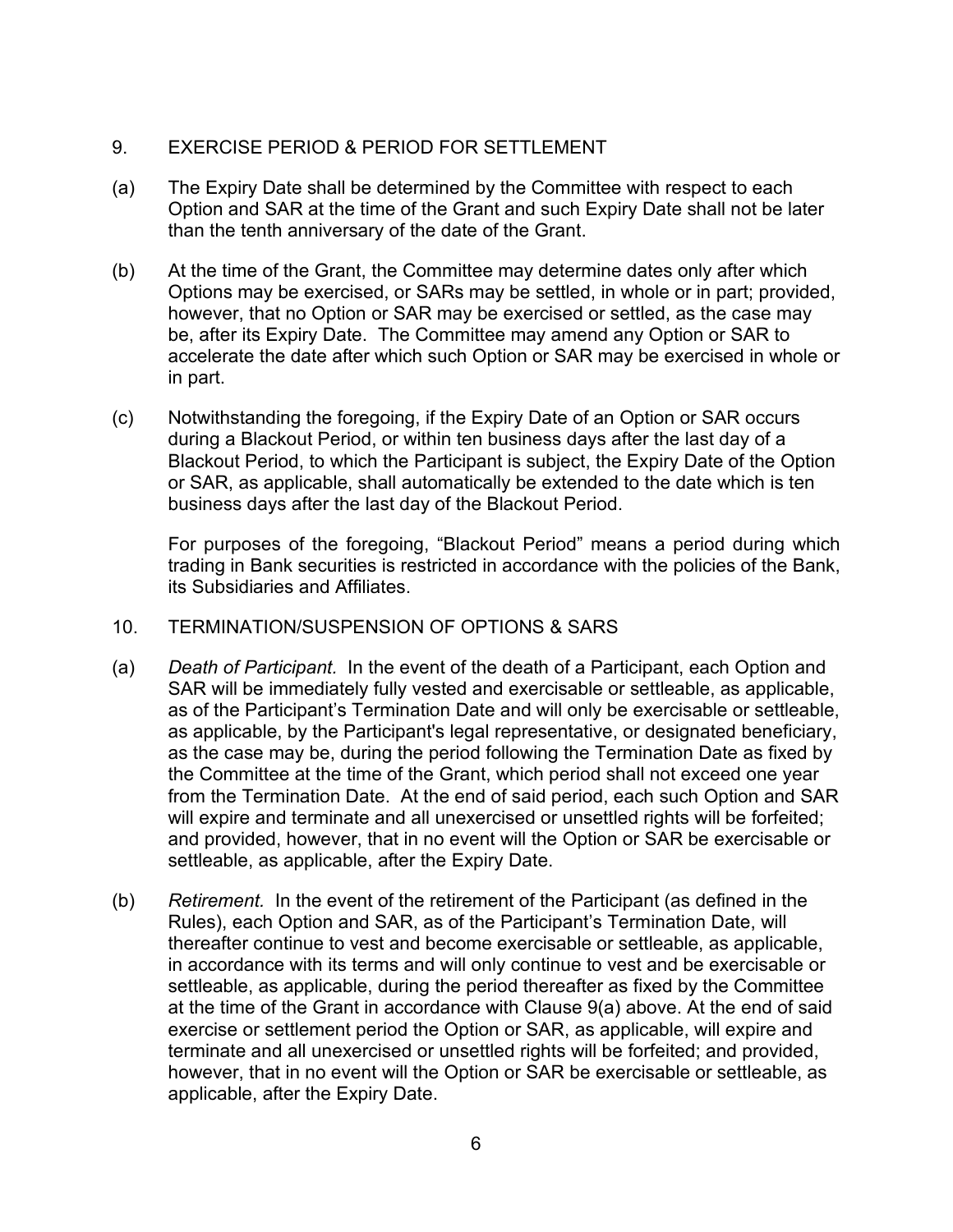- (c) *Termination of Employment Without Cause.* In the event that the employment of the Participant is terminated by the Bank, or its Subsidiary or Affiliate, Without Cause, unless otherwise determined by the Committee as hereinafter provided, any unvested portion of each Option and SAR will immediately expire, terminate and be forfeited on the Termination Date and any vested portion of the Option or SAR will only remain exercisable or settleable, as applicable, during the period after the Termination Date, if any, as fixed by the Committee at the time of the Grant, which period shall not exceed three months from the Termination Date. At the end of said period the Option or SAR, as applicable, will expire and terminate and all unexercised or unsettled rights will be forfeited; provided, however, that in no event will the Option or SAR be exercisable or settleable, as applicable, after the Expiry Date. Notwithstanding the foregoing, it is further provided that in the event described in this paragraph 10(c), the Committee may, in its sole and absolute discretion, amend the Option or SAR, as applicable, to accelerate or permit the vesting of all or part of the Option or SAR and/or extend the period during which the Option or SAR will remain exercisable or settleable, as applicable, to a period not exceeding three years from the date of such termination; provided, however, that in no event will the Option or SAR be exercisable or settleable, as applicable, after the Expiry Date.
- (d) *Termination of Employment for Cause.* In the event that the employment of the Participant is terminated by the Bank, or its Subsidiary or Affiliate, for Cause, any unexercised Option and unsettled SAR, both vested and unvested portions, will immediately expire and terminate on the Termination Date and all unexercised or unsettled rights will be forfeited. For greater certainty, in no event will the Participant receive less than what is required by applicable minimum employment standards legislation.
- (e) *Resignation.* In the event that the employment of the Participant is terminated as a result of the Participant's resignation, any unexercised Option and unsettled SAR, both vested and unvested portions, will immediately expire and terminate on the Termination Date and all unexercised or unsettled rights will be forfeited, unless otherwise determined by the Committee in its sole and absolute discretion at the time of the Grant; and provided, however, that in no event will the Option or SAR be exercisable or settleable, as applicable, after the Expiry Date.
- (f) *Leave of Absence.* In the event that the Participant commences an approved leave of absence (as determined in accordance with the applicable policies of the Bank, or its Subsidiary or Affiliate, and the Rules), the Options and SARs which are at that date fully vested and exercisable or settleable, as applicable, will continue to be so in accordance with their terms during the duration of the leave. Any Options or SARs portion thereof which are unvested or unexercisable or unable to be settled at the commencement of such leave will continue to vest and become exercisable or settleable, as applicable, in accordance with their terms during the duration of the leave. Any termination of employment during an approved leave of absence will be dealt with in accordance with the applicable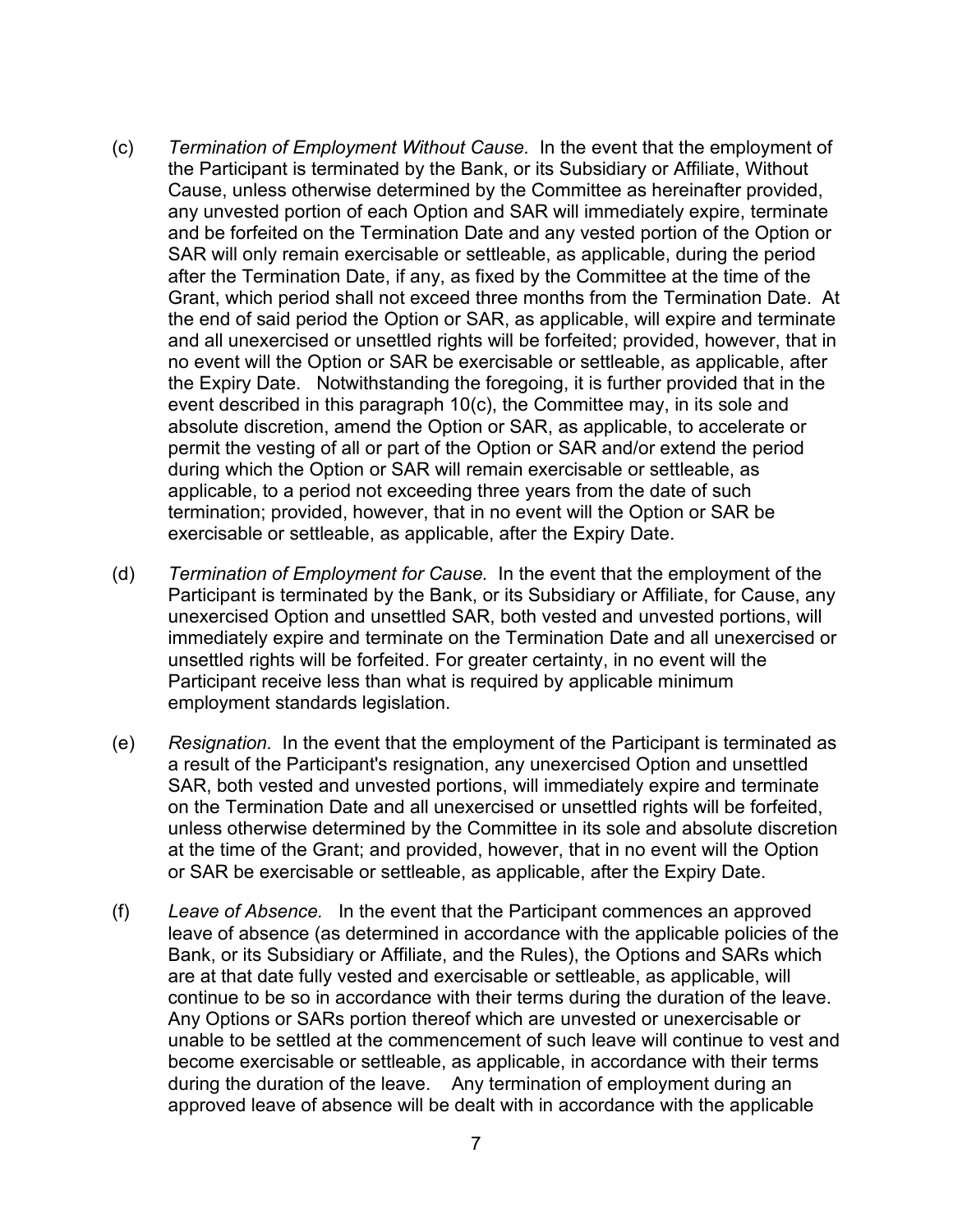provision of this Section 10 and Options and SARs may become exercisable or settleable, as applicable, as provided in the applicable provision.

#### 11. CHANGE OF CONTROL

Notwithstanding any provision of the Plan to the contrary, in the event that a Change of Control (as defined below) of the Bank shall occur, the following provisions shall be applicable:

- (a) If a Change of Control shall occur and, within the period of two years immediately following such Change of Control, the employment of the Participant is terminated by the Bank, or its Subsidiary or Affiliate, or by a Merged Entity (as defined in Appendix A to this Plan), for any reason other than dismissal for Cause, all Options or SARs held by such Participant not vested or exercisable or settleable, as applicable, at the Termination Date shall, immediately and without notice to such Participant, be fully vested and exercisable or settleable, as applicable, in accordance with the terms of the Plan.
- (b) Upon the exercise of any Option following the occurrence of a Change of Control, certificates for Shares issued or to be delivered pursuant to such exercise shall be delivered directly to the Participant exercising the Option and registered in the name of the Participant, subject to any arrangements to the contrary required with respect to any loans made by the Participant from the Bank in connection with such exercise.
- (c) For purposes of this Section, "Change of Control" shall have the meaning set forth in Appendix A to this Plan.
- 12. ADJUSTMENTS
- (a) Subject to any relevant resolutions of the Board, appropriate adjustments shall be made by the Committee, with respect to Options and SARs granted or to be granted, in the number of Shares subject to the Option and in the number of SARs granted and/or in the Exercise Price of the Option or Base Price of the SAR in order to adjust for the effect of subdivision or consolidation of the Shares, payment of dividends in stock (other than dividends in the ordinary course), reclassification or conversion of the Shares, recapitalization, reorganization, or any other event which, in the judgment of the Committee necessitates action by way of adjustment to the terms of the outstanding Options and SARs.
- (b) Subject to regulatory compliance, and to any relevant resolutions of the Board, the judgment of the Committee with respect to any such adjustments shall be conclusive and binding upon each Participant and the Participant shall accept, at the time of exercise of the Option, such lesser or greater number of Shares or other securities as shall result from the adjustment.
- (c) No fractional Shares may be issued under the Plan.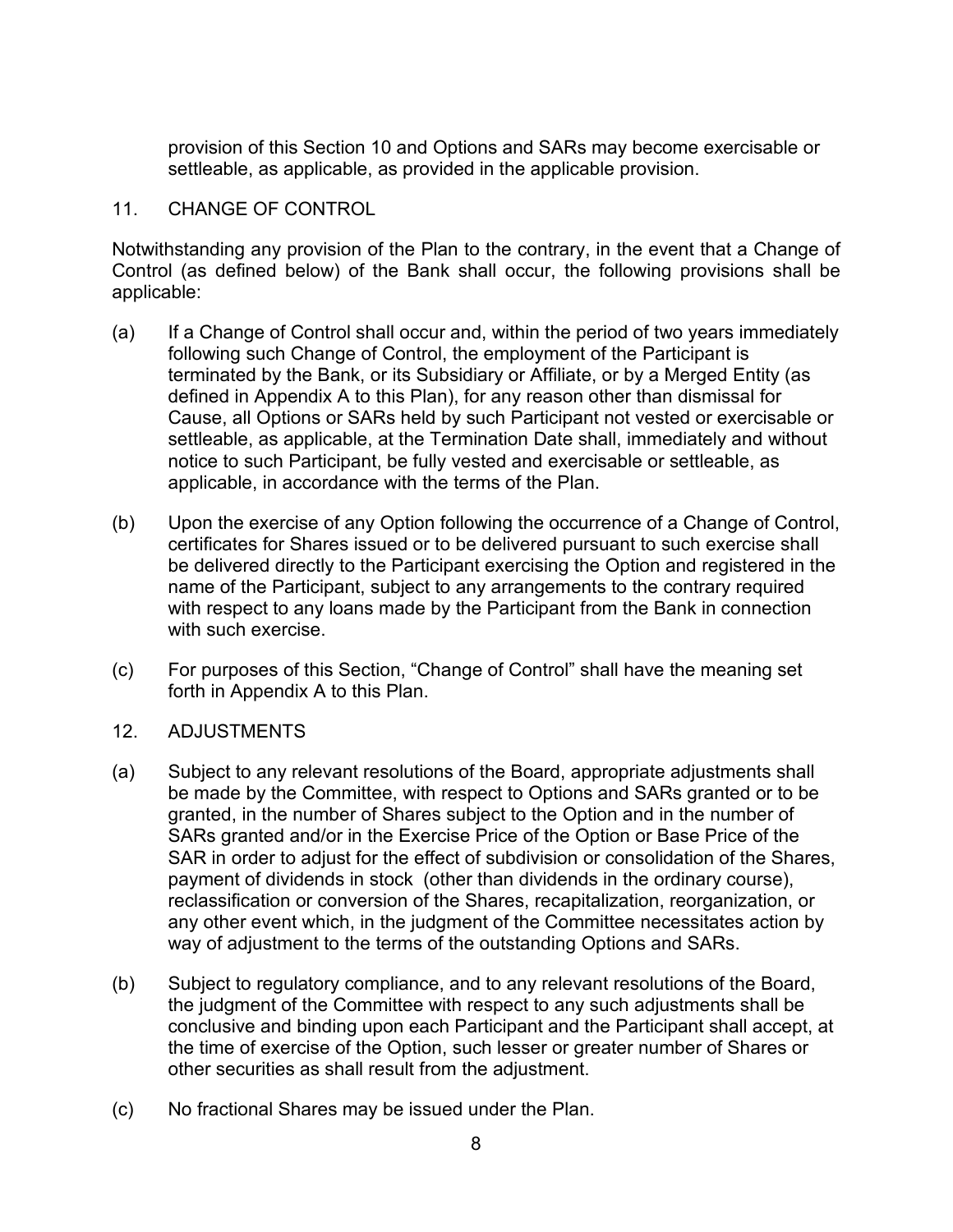## 13. EXERCISE OF OPTIONS

- (a) The Shares to be purchased upon each exercise of any Option shall be paid for in full at the time of exercise.
- (b) The obligation of the Bank to deliver Shares for Options exercised under the Plan shall be subject to all applicable laws, regulations, rules, orders, approvals and regulatory provisions which shall then be in effect and required by regulatory authorities, including any stock exchanges on which the Shares are traded. Without limiting the generality of the foregoing, the Bank shall not, upon the exercise of any Option, be required to issue or deliver any Shares prior to (i) the admission of such Shares to listing on any stock exchanges on which the Shares may then be listed, and (ii) the completion of such reporting, registration or other qualification of such Shares under any law, rule, or regulation as the Committee shall determine to be necessary or advisable.
- (c) The Bank may require a Participant to pay to the Bank the amount that the Bank deems necessary to satisfy its obligation, if any, to withhold federal, provincial, state or local income or other taxes arising in respect of the grant of Options or their exercise. Such amount must be paid to the Bank, prior to which there will be the withholding by the Bank of Shares which would otherwise be delivered upon the exercise of an Option, and which, following notice to the Participant, may be sold, the proceeds of which may be used to satisfy the payment of such amount.
- (d) In exercising any Option, the Participant shall be obliged to comply with all insider trading, reporting, resale restriction and other regulatory requirements as may be applicable thereto and to the securities acquired pursuant thereto.
- (e) The Bank and/or its Affiliates may, in their sole discretion and on such terms and conditions as they may determine from time to time, provide financial assistance in connection with the exercise of Options.

#### 14. SETTLEMENT OF SARS

Subject to the Rules established by the Committee, each SAR granted hereunder shall be settleable, following the applicable vesting period and prior to the specified expiry date, by payment by the Bank in cash of an amount equal to the excess of the market value of one Share, at the settlement date, over the Base Price, subject to applicable tax and any other applicable withholdings, as required.

#### 15. AMENDMENT AND TERMINATION OF PLAN

(a) The Board may at any time, or from time to time, suspend or terminate the Plan and/or an existing Option or SAR agreement in whole or in part and may amend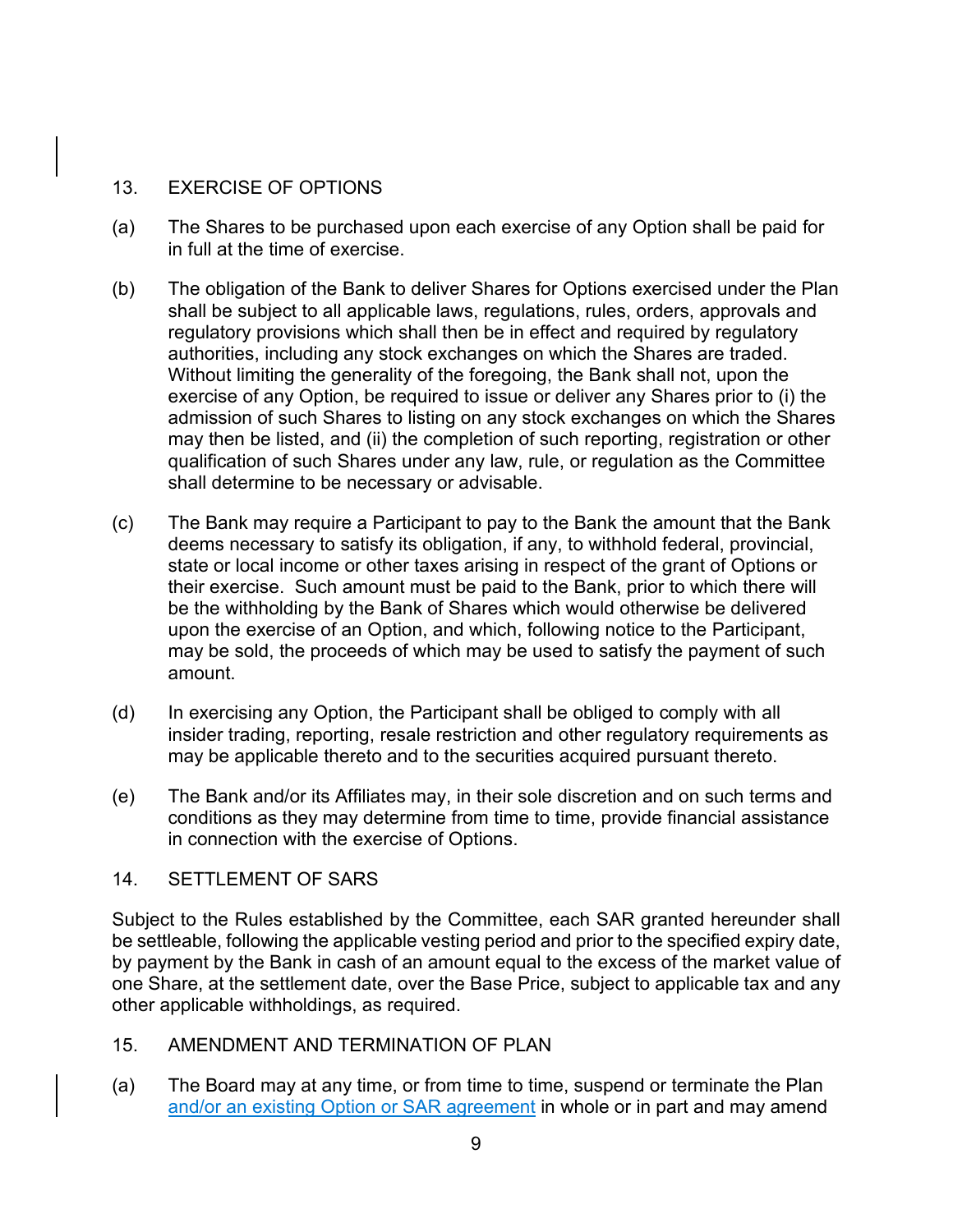it in such respects as the Board may deem appropriate, subject to applicable laws, regulations, rules, by-laws or policies of applicable stock exchanges and other regulatory authorities; provided, however, that (i) no amendment, suspension or termination of the Plan and/or an existing Option or SAR agreement shall, without the Optionee's Participant's consent, impair any of the rights or obligations under any Option or SAR previously granted, except as may be permitted by the provisions of Sections 12 and 17 hereof, and (ii) notification of the amendment is sent to holders of outstanding Options or SARs, as applicable, previously granted if the amendment is applicable to such Options or SARs.

- (b) Notwithstanding the foregoing, the Board may not, without the approval of the Bank's shareholders of Shares, make the following types of amendments to the Plan:
	- (i) an increase in the maximum number of Shares issuable under the Plan or a change from a fixed maximum number of Shares to a fixed maximum percentage of issued and outstanding Shares;
	- (ii) a reduction in the Exercise Price of outstanding Options or the Base Price of outstanding SARs or a cancellation for the purpose of exchange for reissuance at a lower Exercise Price or Base Price, as applicable, to the same person;
	- (iii) an extension of the Expiry Date of an Option or SAR;
	- $(iv)$  an expansion of the class of eligible recipients of Options or  $SARs$  under the Plan that would permit inclusion of non-employee Directors;
	- (v) an expansion of the transferability or assignability of Options or SARs, other than to permitted assigns or for estate planning and estate settlement purposes. For purposes of the above, "permitted assigns" of an eligible person under the Plan may include: the spouse or other family member of the person; an entity controlled by the person or spouse; an RRSP or RRIF of the person, spouse or family member; a trustee, custodian or administrator acting on behalf of, or for the benefit of, the person, spouse or family member; and any party recognized as a permitted assign in such circumstances in securities or stock exchange regulatory provisions; and
	- (vi) any amendment to the amending provisions.
- (c) Notwithstanding the foregoing, the Board is not required to obtain shareholder approval will not be required for any adjustments made pursuant to Section 12 of the Plan and the adjustments included below, which include, but are not limited to the following: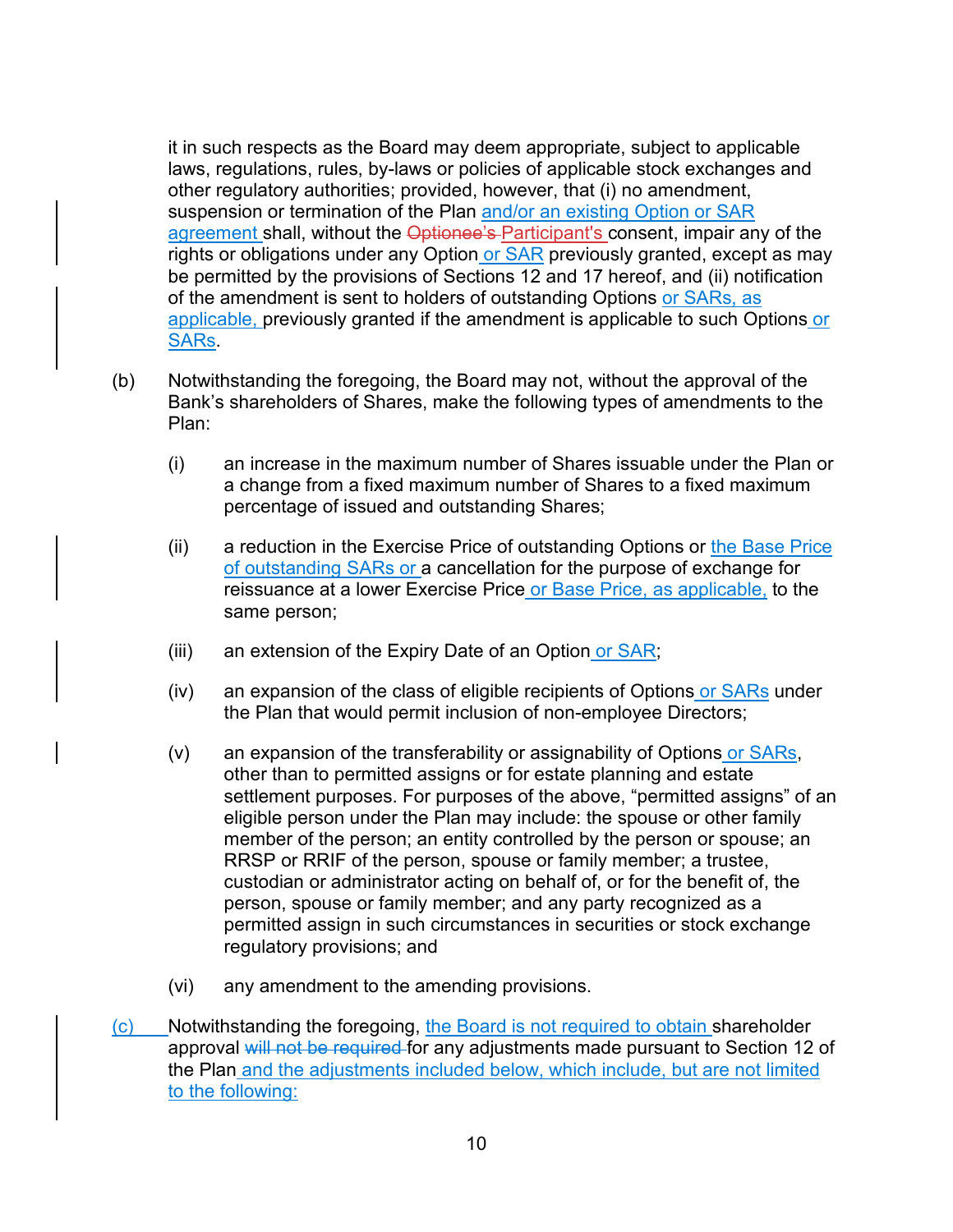- (i) amendments of an administrative or housekeeping nature;
- (ii) terms, conditions, mechanics, processes and procedures in the granting of Options or SARs;
- (iii) amendments to vesting, exercising or early expiry of Options or SARs;

 $(vii)(iv)$  amendments that are designed to comply with the law, tax or accounting provision requirements or regulatory requirements.

- 16. RIGHTS NOT CONFERRED
- (a) A Participant shall not have any rights as a shareholder in respect of any Share issuable subject to an Option granted, unless and until and except to the extent that such Share has been issued and delivered upon the proper exercise of the Option.
- (b) The Plan and any Options or SARs granted thereunder shall not be construed to confer any right to employment. The right of the Bank or its Subsidiary to terminate (whether by dismissal, discharge or otherwise) any Participant's employment with it at any time is specifically reserved.
- 17. APPROVALS/EFFECTIVE DATE

The Plan shall become effective on the date when it has been adopted by the Board and confirmed by the shareholders (the "Effective Date"). However, if the necessary stock exchange and other regulatory approvals are not obtained within one year after the Effective Date, the Plan and all Options and SARs outstanding thereunder shall terminate. Any Options or SARs granted prior to such regulatory approval shall be conditional upon such approval and no such Option or SAR may be exercised or settled, as applicable, unless and until such approval is given.

18. GOVERNING LAW

The Plan and each Option agreement thereunder shall be construed in accordance with the laws applicable in the Province of Ontario, Canada and the parties shall agree that they shall attorn to the jurisdiction of the Ontario Court of Justice or any successors thereto with respect to any and all actions brought in relation thereto.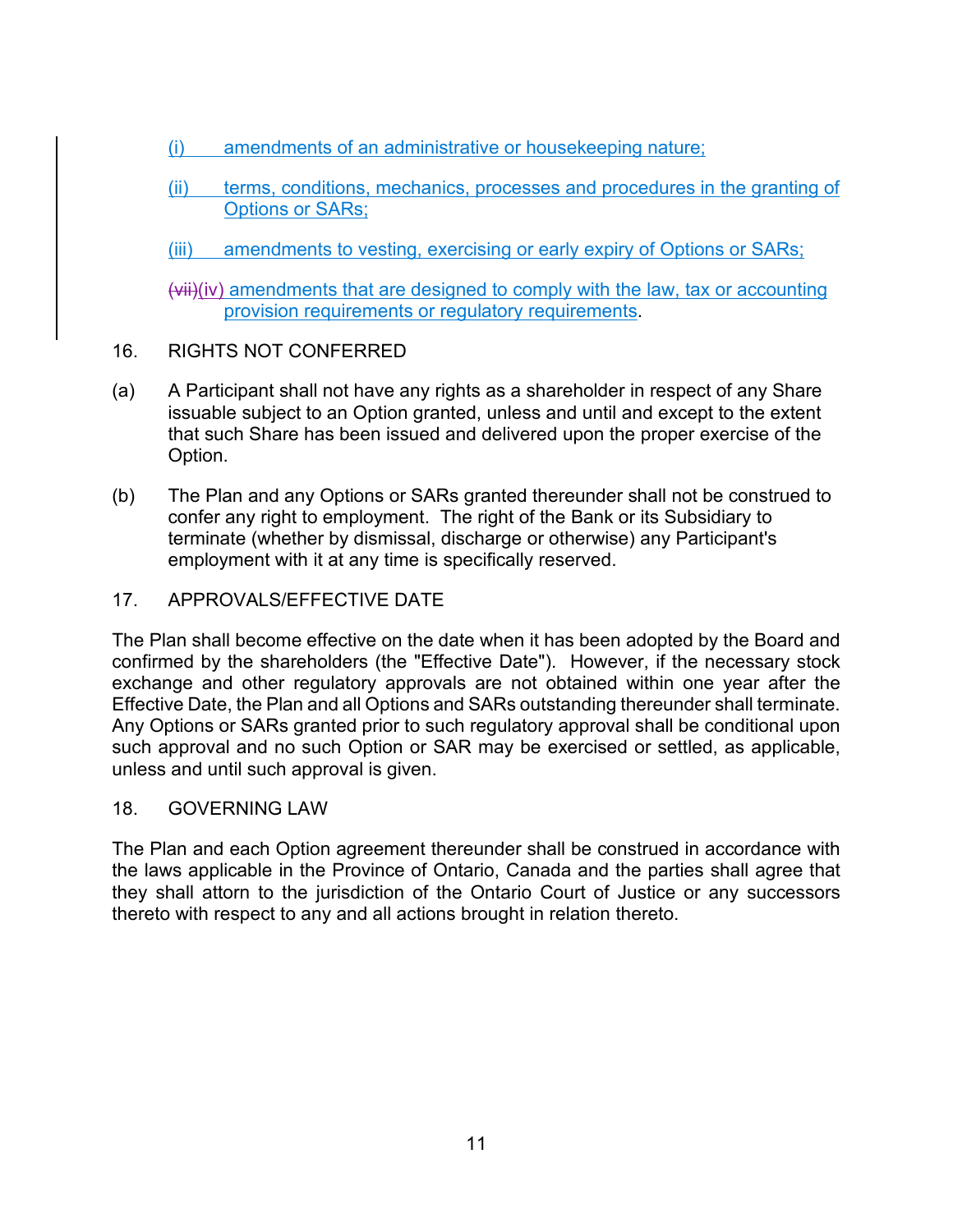# **APPENDIX A**

## **Change of Control**

- 1. For the purposes of this Appendix A:
- (a) "acting jointly or in concert" means an agreement, commitment or understanding contemplated by section 9 of the *Bank Act*;
- (b) "affiliate" has the meaning ascribed to it in section 6(1) of the *Bank Act*;
- (c) "associated" has the meaning ascribed to it in section 371 of the *Bank Act*;
- (d) "Bank Act" means the *Bank Act* (Canada) as in force on June 1, 2003;
- (e) "control" has the meaning ascribed to it in section 3 of the *Bank Act*;
- (f) "entity" has the meaning ascribed to it in section 2 of the *Bank Act*, but includes a joint venture or pooling of assets;
- (g) "person" has the meaning ascribed to it in section 2 of the *Bank Act*;
- (h) "voting securities" means (i) a security of any class of securities of a body corporate or (ii) an interest in an entity that is not a body corporate, in each case carrying voting rights under all circumstances or by reason of an event that has occurred and is continuing or by reason of a condition that has been fulfilled, and includes (y) any securities or interests convertible into or exchangeable for such securities or interests and (z) any such securities or interests that are unissued but which may be deemed to be outstanding; and
- (i) "voting share" has the meaning ascribed to it in section 2 of the *Bank Act*.
- 2. Subject to paragraph 3 below, "Change of Control" means the occurrence of one or more of the following:
	- (a) the acquisition, directly or indirectly and by any means whatsoever, by any person, or by two or more persons acting jointly or in concert, or by two or more affiliated or associated persons, of voting shares of the Bank representing more than 20% of the outstanding shares of a class of voting shares of the Bank;
	- (b) the replacement by way of election or appointment at any time of one-half or more of the total number of the then incumbent members of the board of directors of the Bank, unless such election or appointment is approved by all of the members of the board of directors of the Bank in office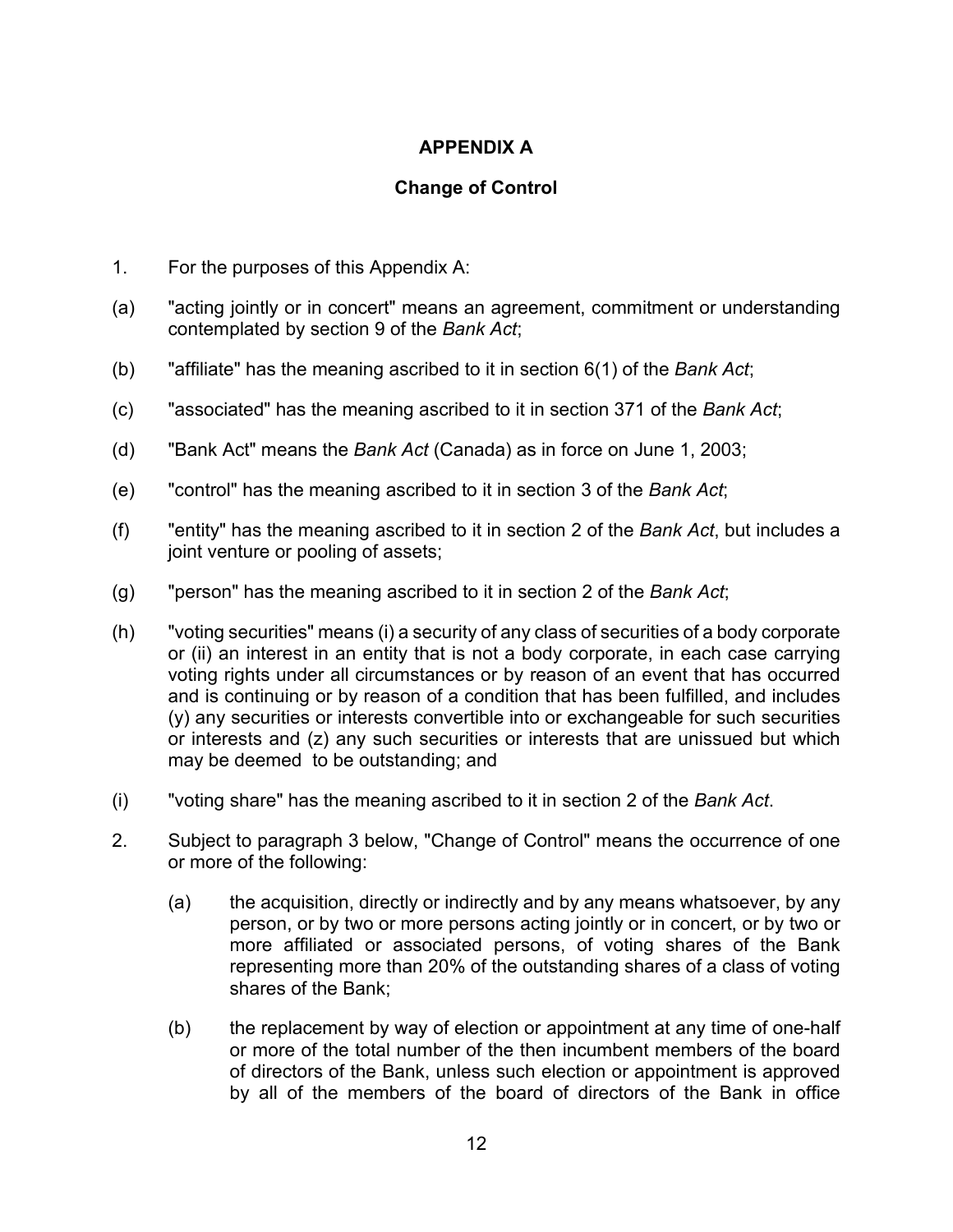immediately preceding such election or appointment in circumstances where such election or appointment is to be made other than as a result of a dissident public proxy solicitation, whether actual or threatened;

- (c) any transaction, whether by way of reconstruction, reorganization, consolidation, arrangement, merger, liquidation, transfer, exchange, sale or otherwise, whereby one or more entities (each, a "Successor Entity") acquires legal or beneficial ownership of (x) more than 50% of the assets of the Bank (whether at book or market value), (y) assets of the Bank which give rise to more than 50% of the revenues of the Bank or (z) all or substantially all of the assets of the Bank, unless:
	- (i) the Bank or persons who were holders of voting securities of the Bank immediately before such transaction hold, after such transaction, in the aggregate voting securities of each Successor Entity that would entitle the holders thereof to cast more than 80% of the votes attaching to all voting securities of each Successor Entity;
	- (ii) a majority of the members of the board of directors or similar governing body of each Successor Entity is comprised of individuals who were members of the board of directors of the Bank immediately prior to such transaction; and
	- (iii) after such transaction, no person, or two or more persons acting jointly or in concert, or two or more affiliated or associated persons (other than the Bank) controls any Successor Entity,

except that this paragraph 2(c) shall not apply to any transfer of any assets of the Bank to one or more wholly-owned subsidiaries of the Bank;

- (d) the amalgamation of the Bank with one or more entities to form an amalgamated entity (a "Merged Entity"), or an arrangement or merger whereby the Bank ceases to exist as a separate legal entity and all or substantially all of the assets of the Bank become the property of any successor entity (a "Merged Entity"), unless:
	- (i) persons who were holders of voting securities of the Bank immediately before such transaction hold, after such transaction, in the aggregate voting securities of the Merged Entity that would entitle the holders thereof to cast more than 80% of the votes attaching to all voting securities of the Merged Entity;
	- (ii) a majority of the members of the board of directors or similar governing body of the Merged Entity is comprised of individuals